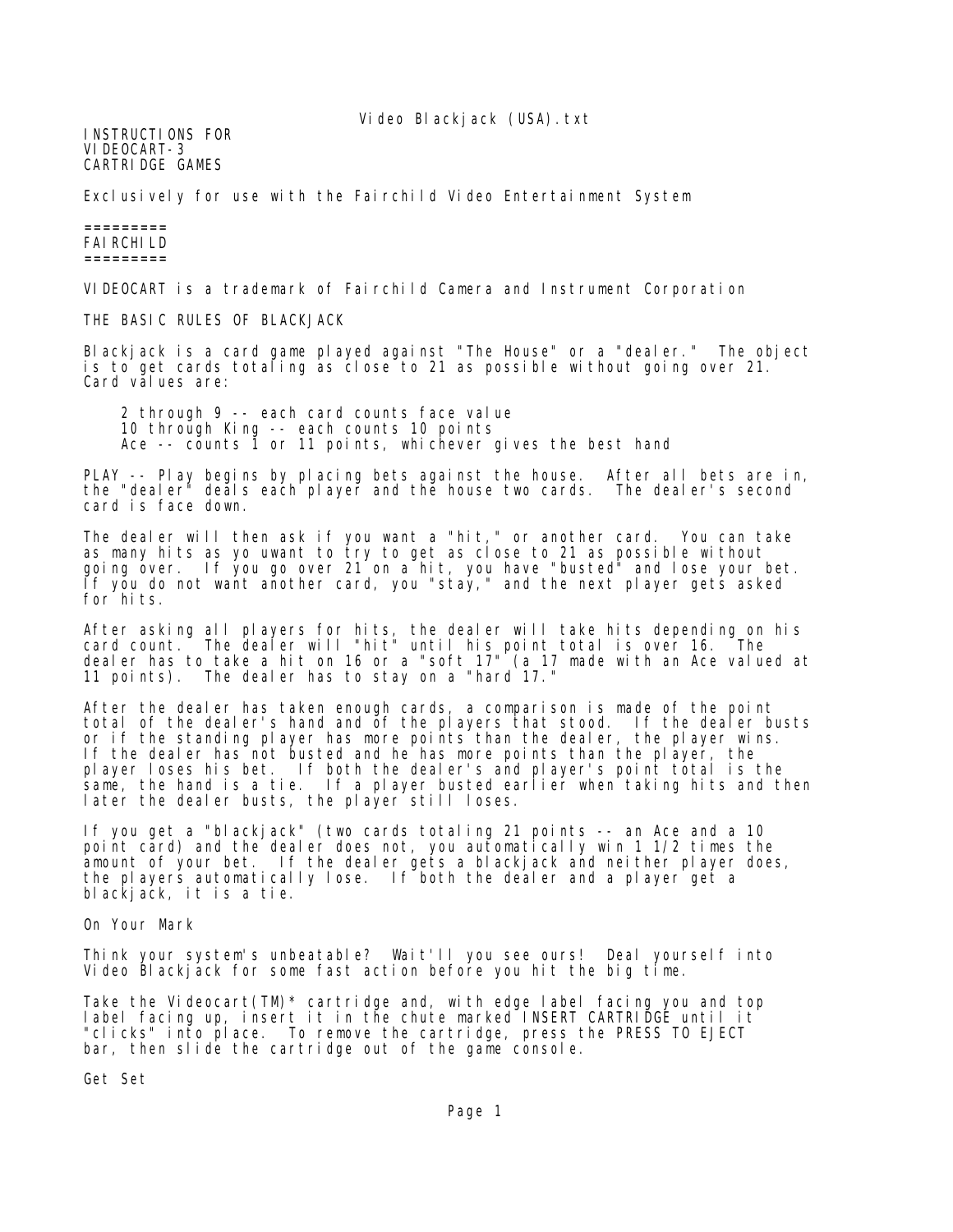Video Blackjack (USA).txt

Once the cartridge is in place, press the RESET button. The screen will show a G?. The cartridge is asking you if you want to play a game. Always press the RESET button before selecting a game.

Go

Press button 1 for Video Blackjack.

Playing Video Blackjack

After selecting Video Blackjack from the console, the game defaults to 2-player blackjack. To manually select the number of players, press the MODE button (button 2) and an M? will appear on the screen. Note that in Video Blackjack the MODE option is used to select the number of blackjack players. After the M? appears on the screen, the options are:

 Button 1 -- left player only Button 2 -- both players Button 3 -- right player only

\*VIDEOCART is a trademark of Fairchild Camera and Instrument Corporation

Video Blackjack Game Rules in a Nutshell

| Screen Says: You Can:  |                                                                                                                                                                                                                                    |
|------------------------|------------------------------------------------------------------------------------------------------------------------------------------------------------------------------------------------------------------------------------|
| G?                     | Push button 1 to select Video Blackjack.                                                                                                                                                                                           |
| M?                     | Push button 1 for left player only.<br>Push button 2 for both players.<br>Push button 3 for right player only,<br>or<br>Reinstate a broke player with a new<br>stake of 0100, or<br>Force the deal er to reshuffle.                |
| CUT?                   | Pull up on either hand controller to cut<br>the shuffled deck.                                                                                                                                                                     |
| BET?                   | Rotate the hand controller right to<br>change the units digit (number on<br>the right).<br>Rotate the hand controller left to<br>change the 10's digit (number on<br>the left).<br>Push hand controller down to place your<br>bet. |
| HI T?                  | Push the hand controller down to take<br>another card.<br>Pull the hand controller up to stay.<br>Rotate the hand controller left or right<br>to double (only if you have 2<br>cards).<br>_______________________                  |
|                        | Symbols Used in Video Blackjack<br>.                                                                                                                                                                                               |
| M?<br>W<br>T<br>B<br>X | Bet placed or stand<br>Mode change<br>Won the hand<br>Lost the hand<br>Tied -- same as dealer<br>Busted -- over 21<br>You have doubled<br>Page 2                                                                                   |